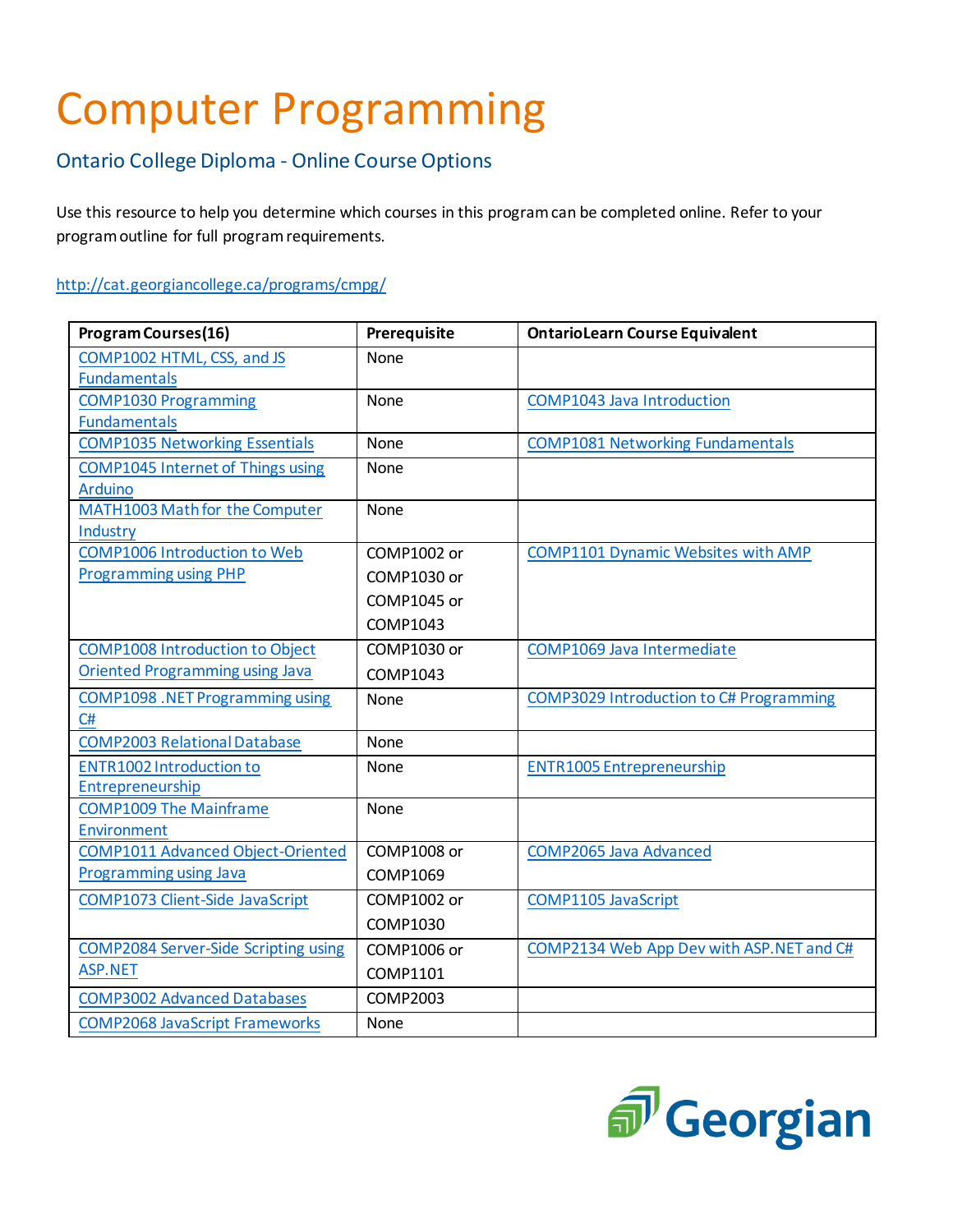| <b>Program Courses Group 1 (Choose</b>              |                 |                                                 |
|-----------------------------------------------------|-----------------|-------------------------------------------------|
| 1)                                                  |                 |                                                 |
| <b>COMP2125 Mobile Development</b>                  | COMP1008 or     | <b>COMP2133 iPhone Application Development</b>  |
| <b>Using Swift</b>                                  | COMP1069        |                                                 |
| <b>COMP3025 Mobile and Pervasive</b>                | None            | <b>COMP3036 Android Application Development</b> |
| Computing                                           |                 |                                                 |
| <b>Program Courses Group 2 (Choose</b>              |                 |                                                 |
| 1)                                                  |                 |                                                 |
| <b>COMP2005 Systems Analysis</b>                    | None            |                                                 |
| MGMT2008 Project Management for                     | None            | MGMT2027 Introduction to Project                |
| <b>Information Technology</b>                       |                 | Management                                      |
| <b>Program Option Courses (Choose</b>               |                 |                                                 |
| 1)                                                  |                 |                                                 |
| <b>COMP1046 Window System</b>                       | None            |                                                 |
| Administration                                      |                 |                                                 |
| <b>COMP1054 Interface Design Using CSS</b>          | COMP1002        |                                                 |
| <b>COMP1070 Computer Virtualization</b>             | None            |                                                 |
| COMP2006 Introduction to C++                        | None            |                                                 |
| <b>COMP2018 Linux System</b>                        | <b>None</b>     |                                                 |
| Administration                                      |                 |                                                 |
| <b>COMP2021 Data Structures and</b>                 | <b>COMP1008</b> |                                                 |
| <b>Algorithms</b>                                   |                 |                                                 |
| COMP2070 Programming for the                        | None            |                                                 |
| <b>Mainframe</b><br><b>COMP2131 Cloud Computing</b> | None            |                                                 |
|                                                     |                 |                                                 |
| <b>Communications Courses (Choose</b>               |                 |                                                 |
| 2)                                                  |                 |                                                 |
| <b>COMM1016 Communication</b>                       | None            | <b>COMM1024 Communications 1</b>                |
| <b>Essentials</b>                                   |                 |                                                 |
| <b>COMM1017 Work Environment</b>                    | COMM1016 or     | <b>COMM2025 Communications 2</b>                |
| Communications                                      | COMM1024 or     |                                                 |
|                                                     | COMM1018 or     |                                                 |
|                                                     | COMM1000        |                                                 |
| <b>General Education Courses</b>                    |                 |                                                 |
| (Choose 3)                                          |                 |                                                 |
| <b>GNED</b>                                         | <b>None</b>     | <b>GNED1046 Cults and Terrorism</b>             |
| <b>GNED</b>                                         | None            | <b>GNED1047 Environmental Citizenship</b>       |
| <b>GNED</b>                                         | None            | <b>GNED1050 Hockey Hall of Fame</b>             |
| <b>GNED</b>                                         | None            | <b>GNED1051 Myths and Legends</b>               |
| <b>GNED</b>                                         | None            | GNED1053 What in the World is Going On          |
| <b>GNED</b>                                         | None            | <b>GNED1057 Astronomy</b>                       |